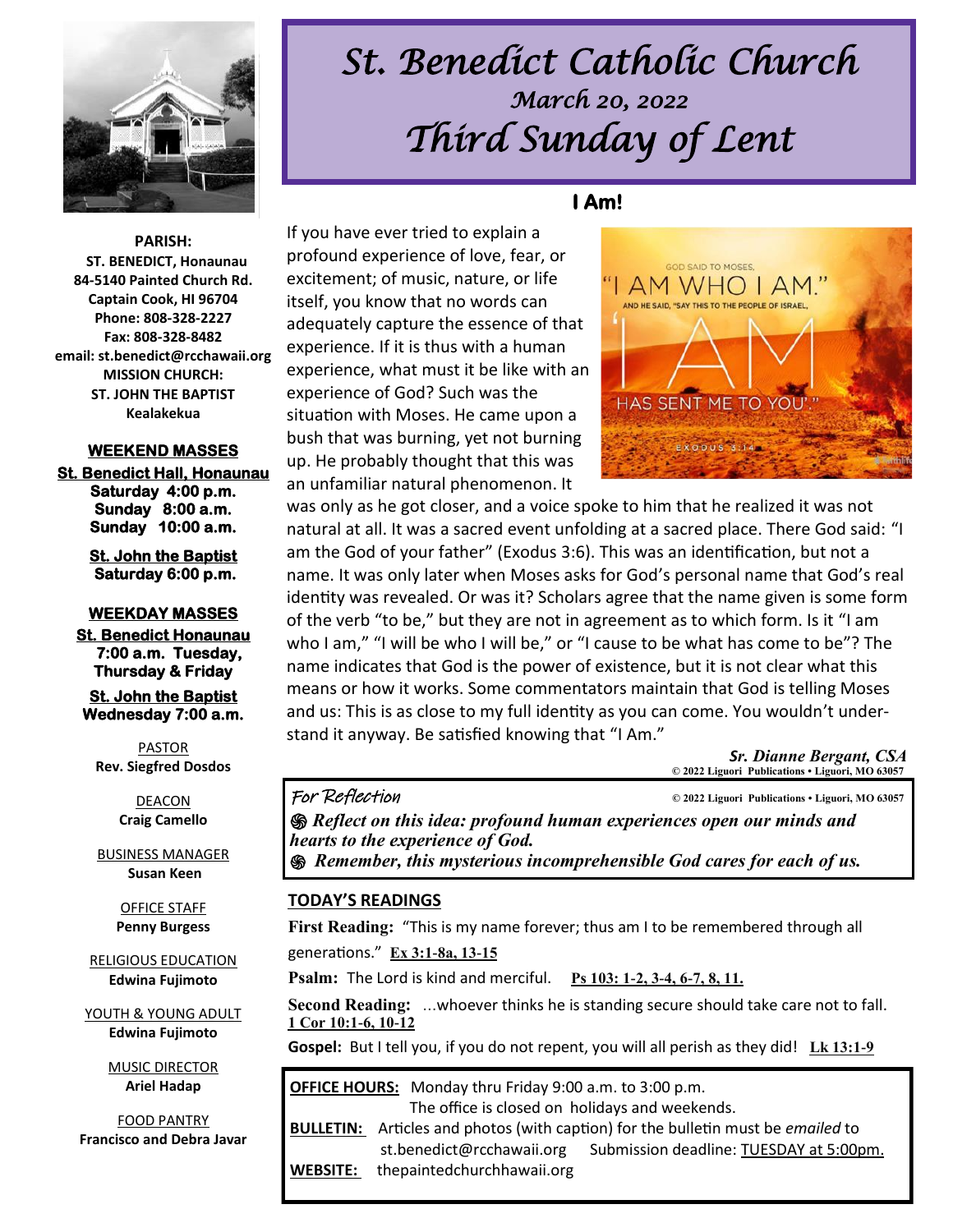# HOSPITALITY



# HOSPITALITY **ALOHA AND WELCOME HOME**

Social distancing and masks are required. We welcome all to celebrate The Eucharist with us.

# **BISHOP SILVA ENDED THE DISPENSATION**

from the obligation to attend Sunday Mass, which had been in effect since mid-March, 2020. However, anyone who is sick, may have been exposed**\*** to anyone with **COVID-19**, or who has a health condition that would endanger themselves or others by being present in church, continues to be dispensed.

**\*** Exposed (close contact) to COVID-19) is defined as being within 6 feet of a person with COVID-19 for 15 minutes or more over a 24-hour period (regardless of mask use).

### **SACRAMENTS**

**Funerals** may now take place again in St. Benedict Hall Chapel according to the same guidelines as weekend Masses, i.e. following all health and safety precautions. Please contact the office for most current guidelines.

**Baptisms** may take place according to the same guidelines as weekend Masses. They will be done in such a way that the same water is not poured on more than one person or stored in the font after use.

#### **Sacrament of Reconciliation**

At this time Father Sieg is available for Confessions by appointment, observing all proper precautions. Call the office 328-2227.

#### **Eucharist to Homebound and Hospitalized**

Call the office to arrange for a visit from a priest or an Extraordinary Minister of Holy Communion.

# *A WORD FROM* **Pope Francis**



Fasting, prayer and almsgiving, as preached by Jesus, enable and express our conversion. The path of poverty and self-denial (fasting), concern and loving care for the poor (almsgiving), and childlike dialogue with the Father (prayer) make it possible for us to live lives of sincere faith, living hope, and effective charity. LENTEN MESSAGE FOR 2021, NOVEMBER 11, 2020

# FAITH FORMATION

# **Try a New Pattern of Prayer!**

If you haven't been praying at all, this is a great time to choose to begin. It is important to be realistic at the beginning, recalling what you need to accomplish each day and asking for grace to act as a child of God. Maybe go to bed a half an hour earlier, and get up a half hour earlier and give yourself some time to read the daily readings, or find a reflection on the readings, or search a Lenten website to read. You may choose to go to Mass each day during Lent or choose to get to church on every Sunday just 15 minutes earlier, so you can reflect on how your Lent is going. Perhaps you would want to start to journal the day to day reflections that you feel, the desires you



**SAINT OF THE WEEK –Feast Day 3/26 SAINT LUDGER OF UTRECHT Born c. 743 at Zuilen, Friesland (Netherlands)**  Ludger studied in England 3-1/2 years and returned to Netherlands in 773 as a missionary. He was sent to Deventer in 775 to restore a chapel destroyed by pagan Saxons. He was ordained in 777 at Cologne, Germany. He was

a missionary to Friesland from 777 to 784, returning to Utrecht each fall to teach in the cathedral school. He left when pagan Saxons invaded and expelled all priests. In 785 he went on pilgrimage to Rome, Italy and met with Pope Adrian I and the two exchanged counsel. Next he lived as a Benedictine monk at Monte Cassino, Italy from 785 to 787, but did not take vows. While there, Ludger was reported to have cured the blindness of the blind pagan bard Berulef, whom he converted. A city grew up around the monastery property, and was named Munster which came from the Latin "monasterium". Ludger was ordained first bishop of Munster in 804. In later years his health failed but he never reduced his work load or neglected prayer and meditation time, his source of strength. In the evening of Passion Sunday March 26, 809 he died after celebrating Mass –twice.

*An Act of Spiritual Communion My Jesus, I believe that You are present in the Most Holy Sacrament. I love you above all things, and I desire to receive You into my soul. Since I cannot at this moment receive You sacramentally, come at least spiritually into my heart. I embrace You as if You were already there and unite myself wholly to You. Never permit me to be separated from You. Amen.*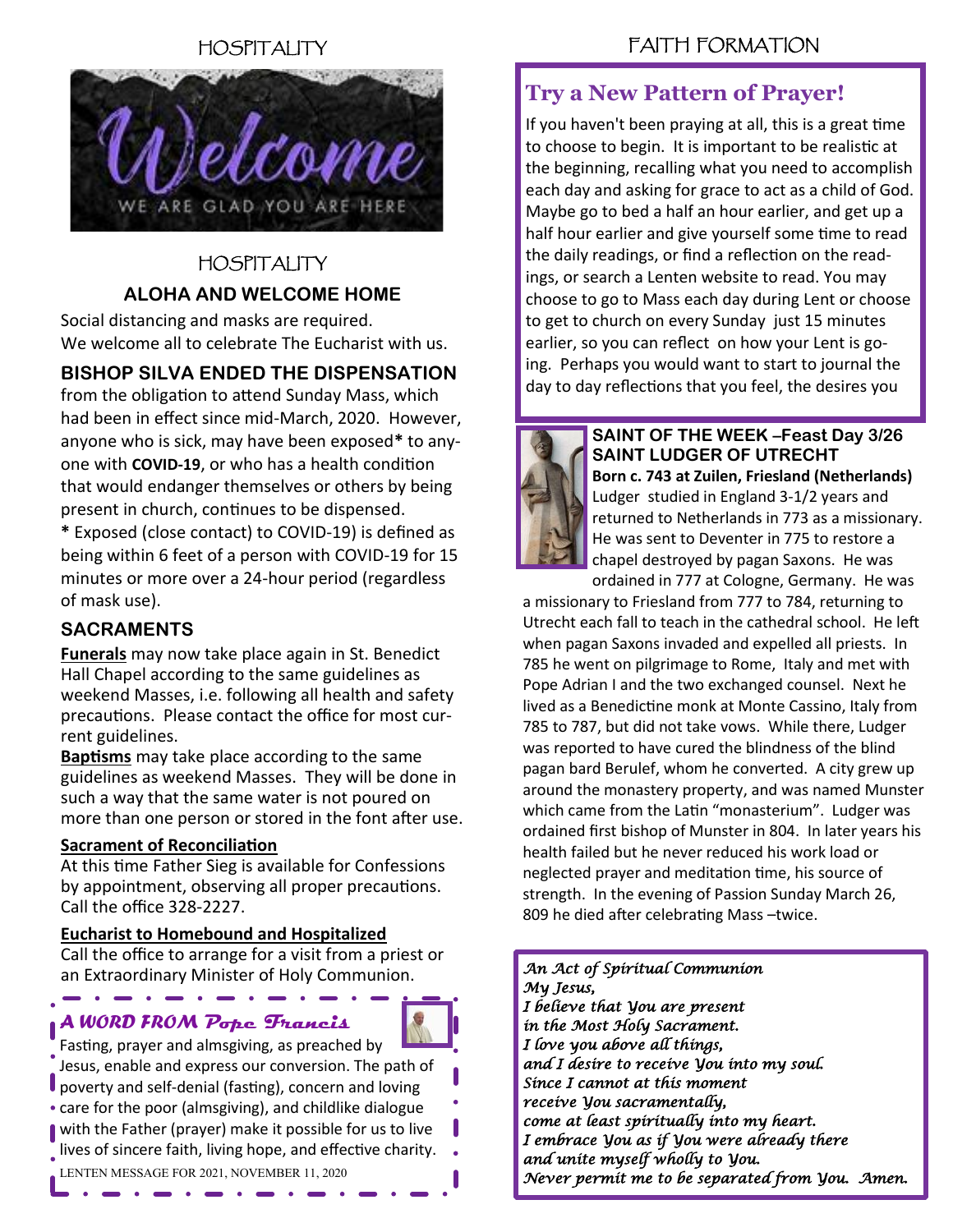

# **PRAYER**

# **DEVOTION TO OUR BLESSED MOTHER**



Lent is a special time for venerating Mary as our sorrowful mother. This is done in the Stations of the Cross, which often includes the singing of verses from the medieval hymn, the Stabat Mater,

"At the cross her station keeping, Stood the mournful Mother weeping, Close to Jesus to the last. Through her heart, his sorrow sharing, All his bitter anguish bearing, Now at length the sword had pass'd. Oh, how sad and sore distress'd Was that mother highly blest Of the sole-begotten One!"

# Pray the Rosary Daily

### PRAYER FOR HEALING THE SICK

Lord God, we dwell in your house, drink in your presence and find peace and rest in your arms.

We believe in your name, ask for your healing, and believe and trust in your love.

We thank you for your sacrifice, receive all you have for us and pray and ask for restoration.

We need your touch. We wait on you. You are our savior, our friend, and our hope. Amen.

#### **FOR HEALING AND STRENGTH, KEEP THEM IN YOUR PRAYERS…**

Jeanette Laris, Finnan Sambursky, Gwen McKinney, Rafael Ramirez, Tamo Wong, Jeffrey Crusat, Robin Crusat, Cheryl Ono, Michelle Paopao-Skillern, William Anderson, Lionel Gaspar, Gloria Grapa, Tamayo Hanato, Mary Bunao, Linda Laskow, Caroline Smith, Hilda Sebastian, Dorothy Kelepolo, Elizabeth Awa, Ruby Ann Kaho'onei, Johnny Koene, Charles & DeeDee Tripoli, Linda Adkins, Guy Miranda, Keiki San Filippo, Dottie Combs. \* **Call the office to add your loved one or yourself to the list of those needing prayer.**

# **The Fast Life**

**Fast from judging others; Feast on Christ dwelling in them.**

**Fast from fear of illness; Feast on the healing power of God.**

**Fast from words that pollute; Feast on speech that purifies.**

**Fast from discontent; Feast on gratitude.**

**Fast from anger; Feast on patience.**

**Fast from pessimism; Feast on hope.**

**Fast from negatives; Feast on encouragement.**

**Fast from bitterness; Feast on forgiveness.**

**Fast from self-concern; Feast on compassion.**

**Fast from suspicion; Feast on truth.**

**Fast from gossip; Feast on purposeful silence.**

**Fast from problems that overwhelm; Feast on prayer that sustains.**

**Fast from anxiety; Feast on faith.**

*Thank God … for the gift of Jesus in the Eucharist!* 

# PRAYER

#### CALENDAR

**Monday** MARCH 21 Lenten Weekday 2 Kgs 5:1–15ab Lk 4:24–30

**Tuesday** MARCH 22 Lenten Weekday Dn 3:25, 34–43 Mt 18:21–35

**Wednesday** MARCH 23 Lenten Weekday Dt 4:1, 5–9 Mt 5:17–19

**Thursday** MARCH 24 Lenten Weekday Jer 7:23–28 Lk 11:14–23

**Friday** MARCH 25 The Annunciation of the Lord Is 7:10–14; 8:10 Heb 10:4 –10 Lk 1:26–38

**Saturday** MARCH 26 Lenten Weekday Hos 6:1 –6 Lk 18:9–14

**Sunday** MARCH 27 Fourth Sunday of Lent Jos 5:9a, 10–12 2 Cor 5:17–21 Lk 15:1–3, 11–32



**"In order that the family walk well, with trust and hope, it must be nourished with the Word of God."** *-Pope Francis-*